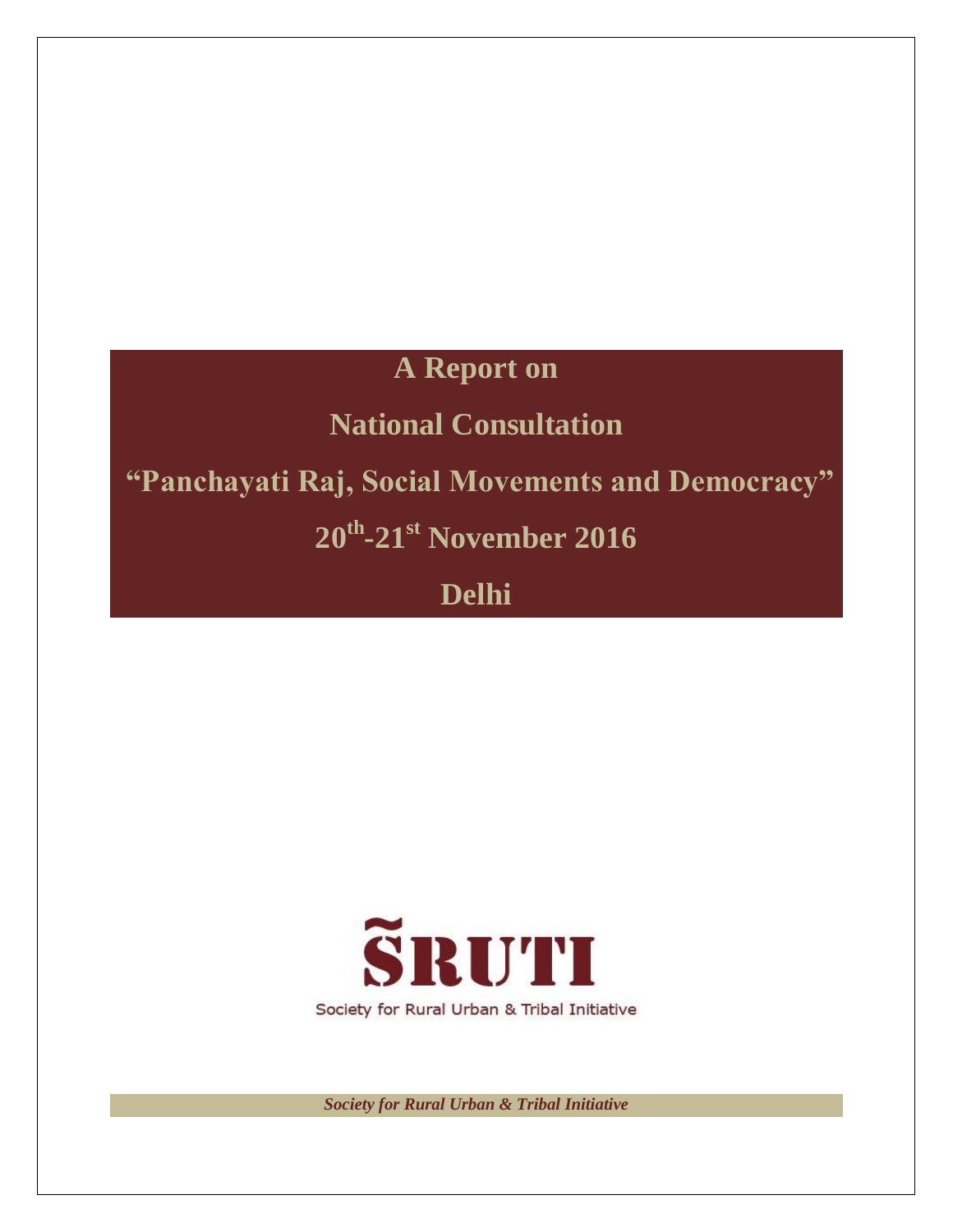#### **Introduction**

A two day **National Consultation** on **"Panchayati Raj, Social Movements and Democracy"** was organized by SRUTI -*Society for Rural Urban & Tribal Initiative* on **20th-21st November 2016** at Delhi. The first day sessions which revolved around the nitty gritty of  $73<sup>rd</sup>$  and  $74<sup>th</sup>$  amendments to the constitution; democratization of social institutions and role of Panchayati Raj; local governance and institutional frameworks were held at Assam Association, Qutub Instituional Area. The second day sessions which focused around devolution of funds (transparency and accountability within mechanisms of financial inclusion); ownership, consent and reclamation over natural resources (challenges and conflicts) and a way forward to the Panchayati Raj institution, took place at the Constitutional Club of India.

# One of the **rationales** behind this consultation *was to access the journey of Panchayat Raj in India locating it around the challenges and conflicts faced by communities and institutions***.**

This was not just a platform for sharing of experiences, ground realities and the difficulties of this institution but also coming together to find effective strategies, possibilities of alternate models, changes and a way forward while questioning the real meanings of "development" and "democracy" .The **73rd and 74th amendments** were passed with an aspiration that *decentralization of power will eventually lead to democratization of power* which was materialized by giving executive control in the hands of local governing institution- alongside marking roles, responsibilities and powers in decision making. This was based on the assumption that Panchayat Raj will ultimately transfer power to the people enabling public participation in politics, speedy and efficient economic development, a growth of local bodies and hence creation of a new social order .**It was necessary to scrutinize and measure the efforts as well as outcomes of such a landmark experimental strategy for democratic change after 25 years of such amendments.**

Around **120 people** including activists, individuals, *sangathans,* collectives, group of individuals, *Sarpanchs,* researchers, students etc participated in this consultation. The discussions were enriched by sharing of experiences on existing ground realities, democratization of social institutions, local governance and institutional frameworks from individuals and groups involved in developmental work at the remotest locations from states like **Himachal Pradesh, Maharashtra, Madhya Pradesh, Uttar Pradesh, Andhra Pradesh, Jammu and Kashmir, Chhattisgarh, Delhi, Jharkhand, Rajasthan, Odisha, Uttarakhand, Bihar, and Tamil Nadu.**

These discussions saw representation from various peoples groups and movements from across the country including Jang Sai (Bharat Jan Andolan), Pratap Marandi (Adivasi Kranti Sangathan), Rajim Ketwas (Dalit Adivasi Manch), Roma (All India Union of Forest Working People), K.Victoria (Navjeevan), Kailash Bharti (JAnmukti Sangharsh Vaihini), Narayani (Khetihar Khan Mazdoor Sangathan), Lubna Qadri (Tosa Maidan Bachav Front), Prafulla Mishra (Adim Adivasi Mukti Manch), Sripati (Adivasi Chetna Sangathan), Tejinder Bhogal (Indian Society for Applied Behavioural Science), Vishwanath (Vishtapit Mukti Vahini), Rajnish Gambhir (Tharu Adivasi Mahila Mazdoor Kisan Manch), Devendra (Hum Kisan Sangathan), Manthan (Jan Sangharsh Vahini, Jharkhand), Jayshree (Adharshila Shikshan Kendra).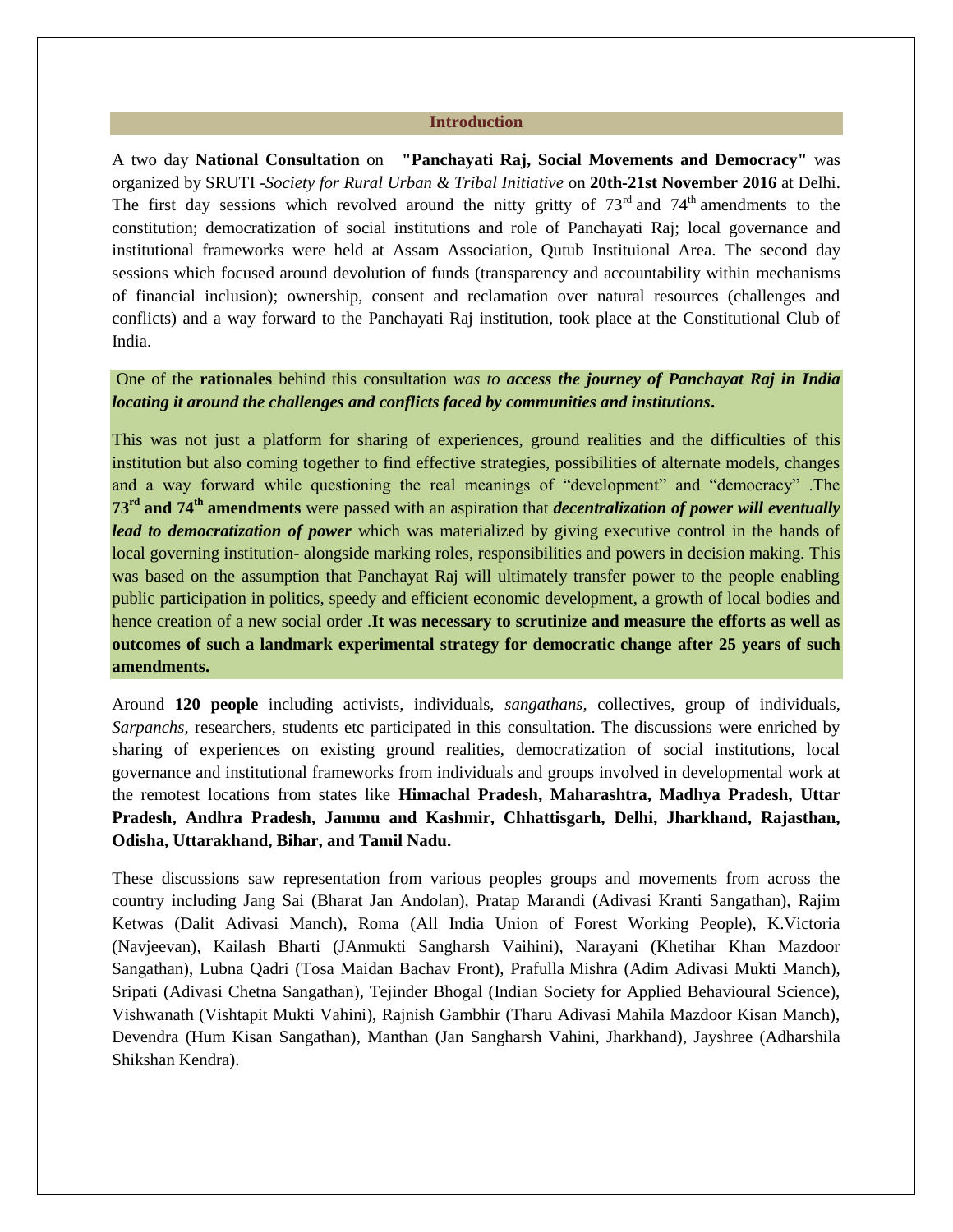Some of the **prominent speakers** were Amitabh Behar (National Foundation for India), Joe Athialy (Centre for Financial Accountability), Dr. Shaikh Ghulam Rasool (J&K RTI Movement), Yamini Aiyar (Centre for Policy Research,B.K.Sinha (Former Principal Secretary, Ministry of Rural Development), Kanchi Kohli (Activist and Legal Researcher) Alok Shukla (Jan Abhivyakti), Bindu (Bihar Nav Nirman Abhiyan), Com. Basudeo Acharya (ex MP), George Matthew (Institute of Social Sciences), Mani Shankar Aiyar (Former Union Minister, Ministry of Panchayati Raj). Many other distinguished speakers and sangathans across the country were also a part of this consultation.

#### **Welcome note**

Satyam from SRUTI welcomed the entire gathering*. "It's been 25 years that economic development has started and there have been a lot of debates about the nature of this progress. If this growth has occurred, it has been in a linear selective direction and has always happened at the cost of another. Today it's necessary to measure the shifts and changes in both these scales and deconstruct various ideas which started with a vision of a state"*. A two minutes silence was observed as a mark of respect, remembrance and mourning to Dr Brahma Dev Sharma, a crusader of constitutional rights of adivasis, dalits , workers and farmers and

Shweta from SRUTI explained the background of the consultation and discussed in length the entire schedule for the two days. "We are in a situation where there are many questions that need to be asked and be accountable for. The  $73<sup>rd</sup>$  and  $74<sup>th</sup>$  amendments were influenced by the idea of each village as an independent republic as believed by Gandhi which later extended to the Panchayati Raj Act. But are we still on that path which evolved from a vision of "*gram swaraj"?* What happened to the recommendations given by Mani Shankar Iyer? From Balwantrai Mehta Report to [Bandyopadhyay Commission's](https://www.mainstreamweekly.net/article1547.html) recommendations; has there been any shift? Is there a proper implementation or are laws being dissolved? It's crucial to unravel these ideas by measuring the efforts of the government, people's understanding and experiences; and status of recommendations that have happened over the time. We have also witnessed good laws like the FRA or declaration of land ordination. These laws are a result of people"s struggles and movements. Our fellows too are working on a lot of welfare policies, some of which even extend beyond the framework creating alternate models which have been excellent examples. So this consultation becomes a platform to understand the journey of the *Panchayati Raj* through experiences from different states"



"प्रक्रिमा को *…*चुनोतिमोंको सपरिा को *…*असरपिा को संघर्षो को *...* सफ को जिंदाबाद" -Shweta, SRUTI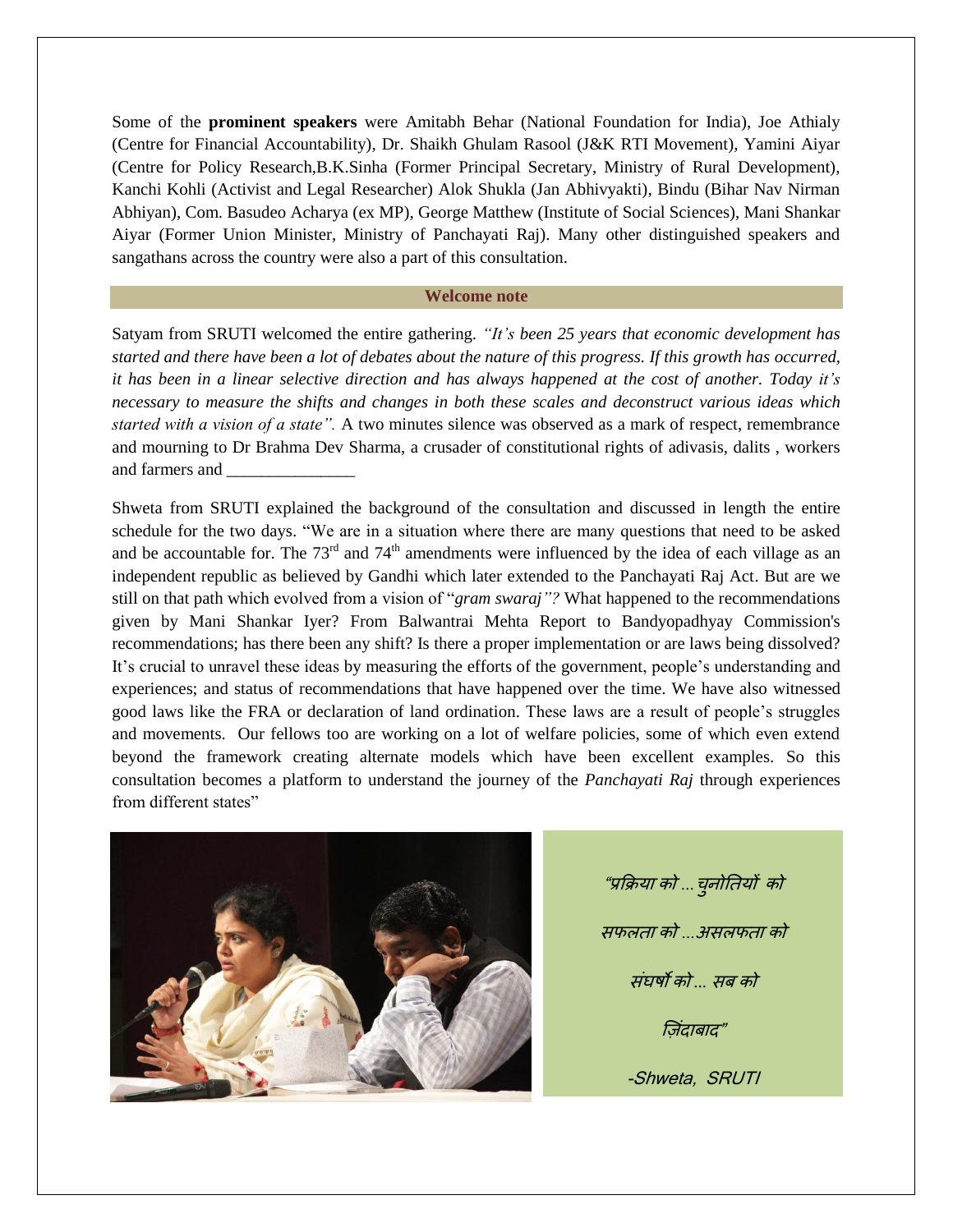#### **Session I**

#### **73rd and 74th Amendments to the Constitution: the objective and existing ground realities**

**A) Sharing from states: Himachal Pradesh, Maharashtra, Madhya Pradesh, Uttar Pradesh, Andhra Pradesh, J&K, Chhattisgarh** 

*Facilitator: Manthan (Jan Sangharsh Vahini, Jharkhand)*

आजादी के दौयान विचाय विभर्श*"*कृवर्ष औय विकास *','* अफं ेडकय औय गांधी*", "*स्ििंत्रिा औय रोकिंत्र*"* के आसऩास केंद्रिि थे।आज बी एक बफबाजन ऩेचचाश रूयीहे*: "* दफंग रोगों को िाकि देना *"* औय *"* ग्राभ सफाह को िाकि देना *"*।

*"During independence, the debates were mostly centred around "agriculture Vs development"; "Ambedkar" vs "Gandhi", "freedom and democracy" today too there is a important bifurcation that needs to be discussed: "power to the influential" vs " power to gram sabha"*

#### Manthan from Jan Sangharsh Vahini,

Manthan started the session and invited speakers from different states to share their experiences. It"s necessary to find the extent to which *Panchayat Raj* has been materialised in the ground level, and the way its fabric has been tailored in terms of "globalisation" and "localisation" and how different these forms and directions are different and divided from one another. It"s important to oppugn "*Panchayat Raj*" as a system all together, and whether its existence is good or bad. We have to also examine if post implementation the power and decision making has increased or decreased, while focussing on the extent to which villages have received policy-making responsibilities as well as means of capacity building for the same. It"s also essential to take into account the various suggestions from people who are a part of the movement. For example: In Jharkhand there has been a proposal to make " *Tola Sabha*" .

#### **Himachal Pradesh:**

The situation in Himachal Pradesh is exacerbated by corruption and lack of any kind of assessment and monitoring system. For example, Under MNEGRA, the nature of work involved is difficult and the corresponding wages are not appropriate. If one has to construct roads, the geographical region makes it more arduous. Moreover the payments are delayed and there is no system of receipts. There is a rampant increase in migration and work is mostly transferred to private contractors which upscale the degrees of exploitation. **The ongoing construction of the multi-billion rupee "Renuka dam hydroelectric project"**

**which will provide drinking water to Delhi has no parallel developmental work for the submerged areas affected by the project**. The allocation of funds under total sanitation is only on paper and has not been transferred to the Panchayat Raj. The nodal agency in PR lacks any kind of information about FRA. Another growing problem is the menace caused by monkeys who have been damaging crops. In order to tackle this, there were directions to kills monkeys who are not female, pregnant or children. A suggestion was to use the Panchayat fund for this issue. In a nutshell poor use of funds, increasing corruption, exploitations, lack of awareness, use of poor raw materials in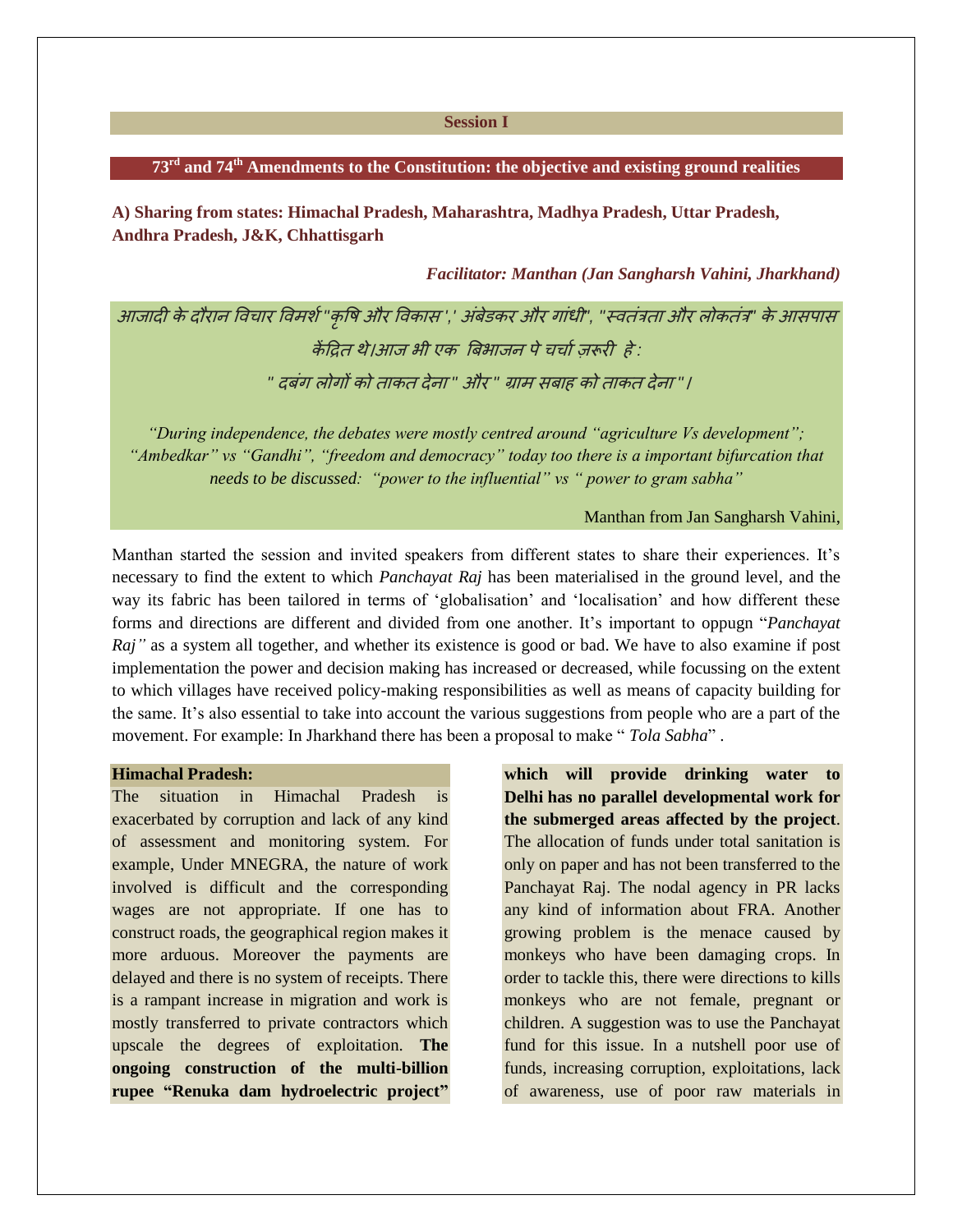development projects etc are some of the grueling issues. Gram sabhas are witnessing an increasing participation of women.

# **Maharashtra:**

There are a lot of *yojanas* for gram Panchayat bought in by the Government. Many Gram sabahs happen apart from independent sabhas for women. In some places, after displacement villages have been converted to revenue villages. Water, electricity, wages are the main issues discussed here. There are some villages where all the decisions are taken by the Gram Sabhas, the pramukh and the devak of the gram panchayat oversee all things.

#### **Madhya Pradesh**:

Gram Sabha doesn"t takes place. There is a lack of interest of the people as expectations were not met and there is a lack of democratic space. The representative goes to individual houses to sign the register. The supporters of sarpanch get all the support. Development policies are not for the rich but for the poor. The gram sabah has no decisive power. The role played by the panchayat in the fields of forests, land or others is very little. People don"t have interest in gram sabhas because they have a minimal role to play as their voice is suppressed.

# *"If the samitis could be empowered, PRI could be improved".*

गाओंकी सभस्मा गाओंभेंही ह्र हो *,* ज रेभेंनही"|

#### **Rajasthan**:

Panchayat Raj instiution, People"s movement and democracy has to be understood and seen in union. The Panchayat has not worked towards development schemes like education, schools or health etc. Important decisions happen at the upper layers and the Panchayat merely implements them at the smallest level and capabilities. Maximum participation and voting

percentage is witnessed at the Panchayat discussions only during the campaigning stages and no other discussions happen. The PRI doesn"t discuss social issues. Whoever deals in finance has the maximum powers. The collector has funds*. The speaker stated as what do we understand from PRI and what powers does the PRI have? Does it help in people's social movements? Does it help in building democracy? What are the powers? Do they get any money? After FRA , were there any funds allocated to the PRI? Can they start a health centre or a school in the remote areas?* The response to all these question is a straight "no "and having discussed all the doubts and loopholes doesn"t means that everything about this system is a failure and it needs to be stopped. Rather, it's important to work with sensible reasoning and give a route to our thoughts and perception. Caste based voting is prevalent in Rajasthan. Sumanji added on by saying that Gram panchayat is not made for self government. It has turned out as a rule of a few elite, social classes. The sarpanch has to take approval from the MLA. Politics functions through voting and number of people from one caste

# **Andhra Pradesh:**

Conversations and advocacy around PRI happens only at the time of elections. All power delegation (around 29 such roles) has happened only on paper and the collector has the ultimate decision making power. Gram sabha happens twice in a year and its nature is mostly celebratory. There is not much participation from the youth. A lot of corruption happens in terms of MNRGEA work being allotted to contractors. There is no training programmes or information about the wards created and the responsibilities.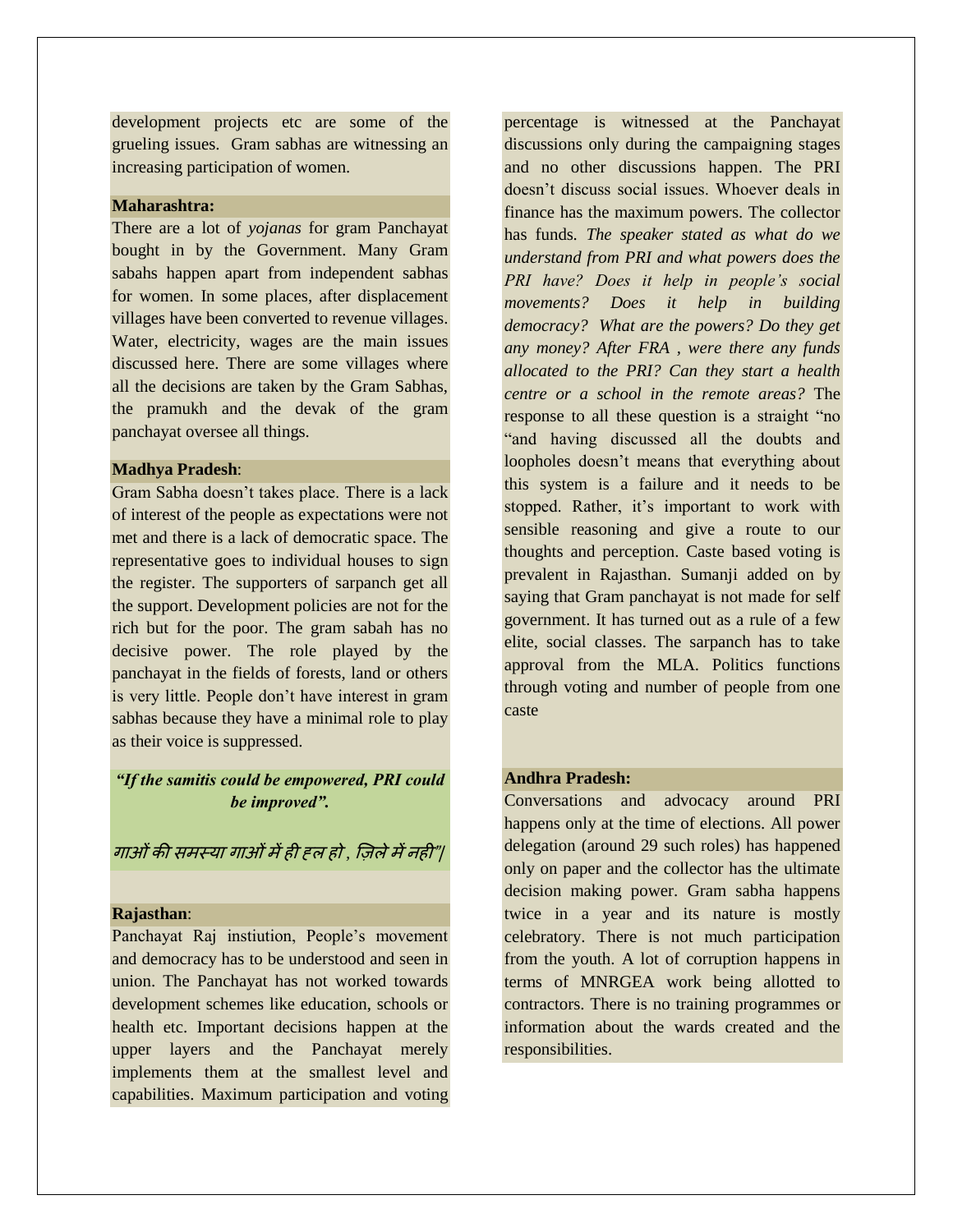#### **Jharkhand:**

Representatives from different blocks come together. On one hand there are a lot of good proposals from the Panchayat like *Yojanas* for farmers, mid day meals, health benefits etc and on the other is a also lot of corruption in the widow"s pension scheme, old age schemes etc. The training centers made for women have been rented out by *pradhaan* to other people. In seven villages the seven *Pradhaan* haven't done or initiated any quality work.

# "ऩंचामि एक झुनझुना फााँगामा हे |"

#### **Odisha:**

The speaker started with a history where once upon a time the only things that were required to be exported from outside was kerosene and sugar only. Public service or welfare wasn"t the aim; it was more of financial security which was the need of the hour. Then after a reemergence, the conditions improved in terms of concrete roads, painted rooms etc. Drought was never a part of thoughts or policies. Agricultural patterns changed; cotton replaced oil (1999-2006). Displacement also started from then. The Panchayat works at the whims and fancies of the contractor with a rise in land alienation. Prafulla kumar nayak talked about "*palli sabah".* 

*"There is lack of information among people and there are no efforts from political parties to strengthen the Panchayat Raj. Bifurcation of villages to wards has hampered the unity of the village".*





**Some of the key points discussed were:**

~ The roles and responsibilities of Panchayati Raj institution and a lack of power as well as resources to materialize any of them. *Decentralization necessarily has not ensured democratization or transfer of power*. In most areas, it's still the collector who is in charge of important decisions and allocations.

~There is a clear *lack in the implementation* and in most places there has been no such efforts from the government in terms of creating awareness, advocacy, training programs, perspective or capacity building, allocation of resources etc. contrary in most places, there has been an increase in corruption specially during allocation of funds, division of work, exploitation and profiting of middle men, contractors and other involved parties.

~While in some places, this has served as an effective platform enabling the participation of women, in most places engagement is more visible only during the times of elections. In some places involvement has also reduced due to various factors like false promises and expectations, lack of transparency and clarity, absence of advocacy or any measures to include more people etc.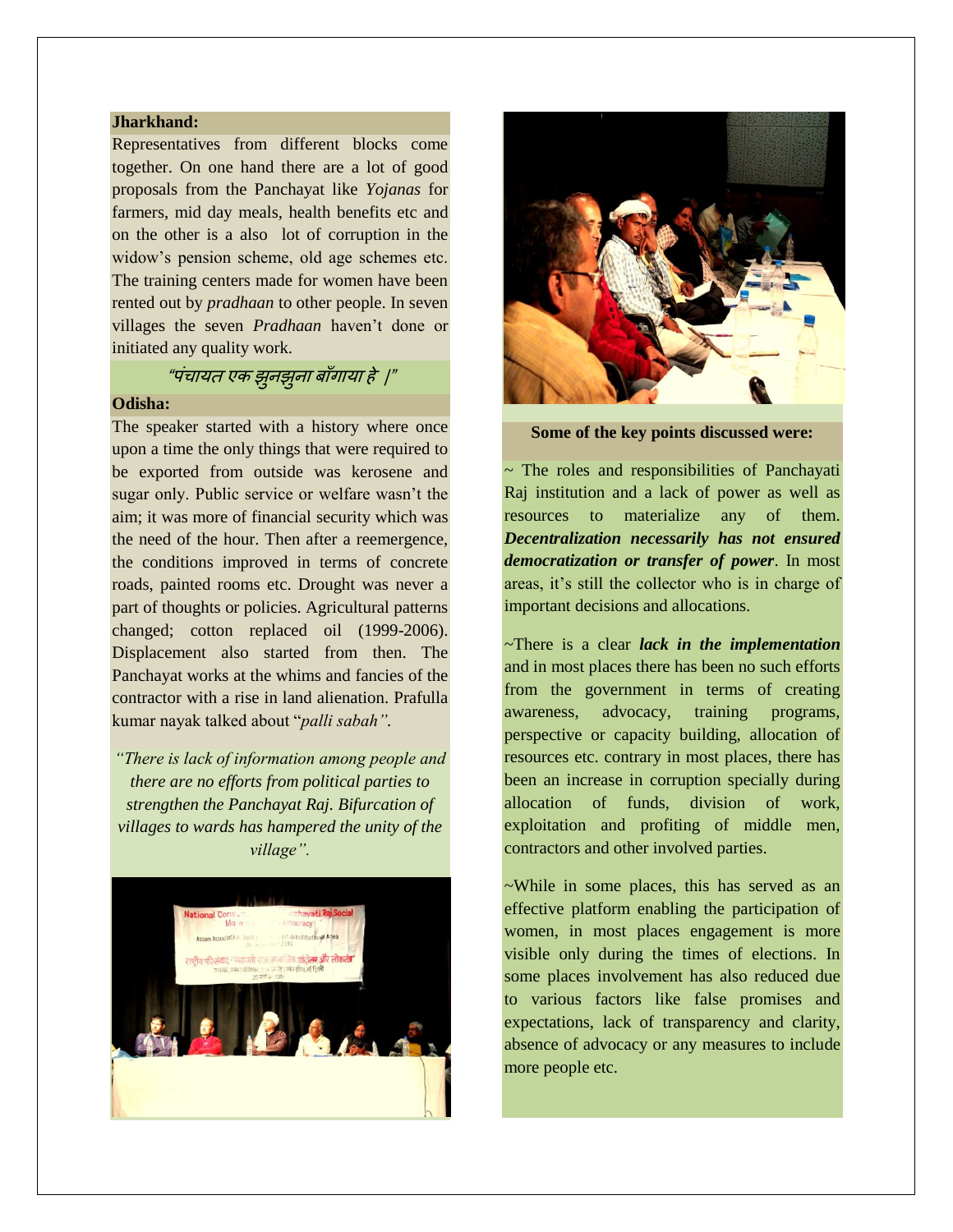# **B)Sharing from states : Delhi, Jharkhand, Rajasthan, Odisha, Uttarakhand, Bihar, Tamil Nadu** *Facilitator: Jayshree (Adharshila Shikshan Kendra)*

Jayshree spoke about how Panchayat Raj has created an important space for conversations to happen among youth and women. *Sanagathans* can help level this process and strengthen the Panchayati system. For example in Banwadi people won the claim for unemployment status and received work.

> "सत्ता का चरित्र दबंग हे" "The character of power serves the influential" **-**Rajnish, Uttar Pradesh

#### **Uttar Pradesh:**

Any law takes time to be effective, but its implementation also depends on the whims and desires of the influential. For example in pockets where the Adivasi population is 85%, the reservation is provided for people belonginh to OBC category and in areas where the tribal population is a mere 5 % gets reservation for SC and ST. In another case, it has been found that land has been registered in the names of three wives for one person who belongs to a powerful class or caste. The money that comes to the Panchayat benefits the middle people and is not used for development. Struggles are going on everywhere, in fact the FRA law has strengthened a lot of *sangathans* and there have been instances where even the character of power was reshaped and redefined.

"जब दमन हो रहा हे, संघर्ष जरूरी हे"

# **Delhi**

Dharmendra from Delhi talks about different mohala sabah ( Civil line zones) and the positive responses and outcomes. He explained the concept and their involvement in work like solid waste management, cleanliness drives etc.

#### **Chhatisgarh**

The system here is very similar to that of Madhya Pradesh. The Panchayat had the

necessary resources but it was possible only after building a certain level of pressure for work to happen. Without any proper implementation and importance, all existing systems and processes are rather a set of formalities.

#### **Jammu and Kashmir**

In the Panchayat elections, the one of the eligibility criteria was passing  $8<sup>th</sup>$  class, which excluded a majority of people. The speaker spoke about the existing system and how the normal daily life of Kashmir is different from the rest of the nation. It's crucial to think that when matters regarding village needs to be decided by the gram Sabah, similarly who decided the issue of Kashmir?. Any important matter is generally kept away from the public in the name of national security. Who decided and creates such kind of layers in a democratic space which is supposed to be transparent.

# "अगय गाओंका पेसरा ग्राभ ऩंचामि कयेगी*,* िो कश्भीय का भसरा कौन कयेगा *?"*

**Uttarakhand**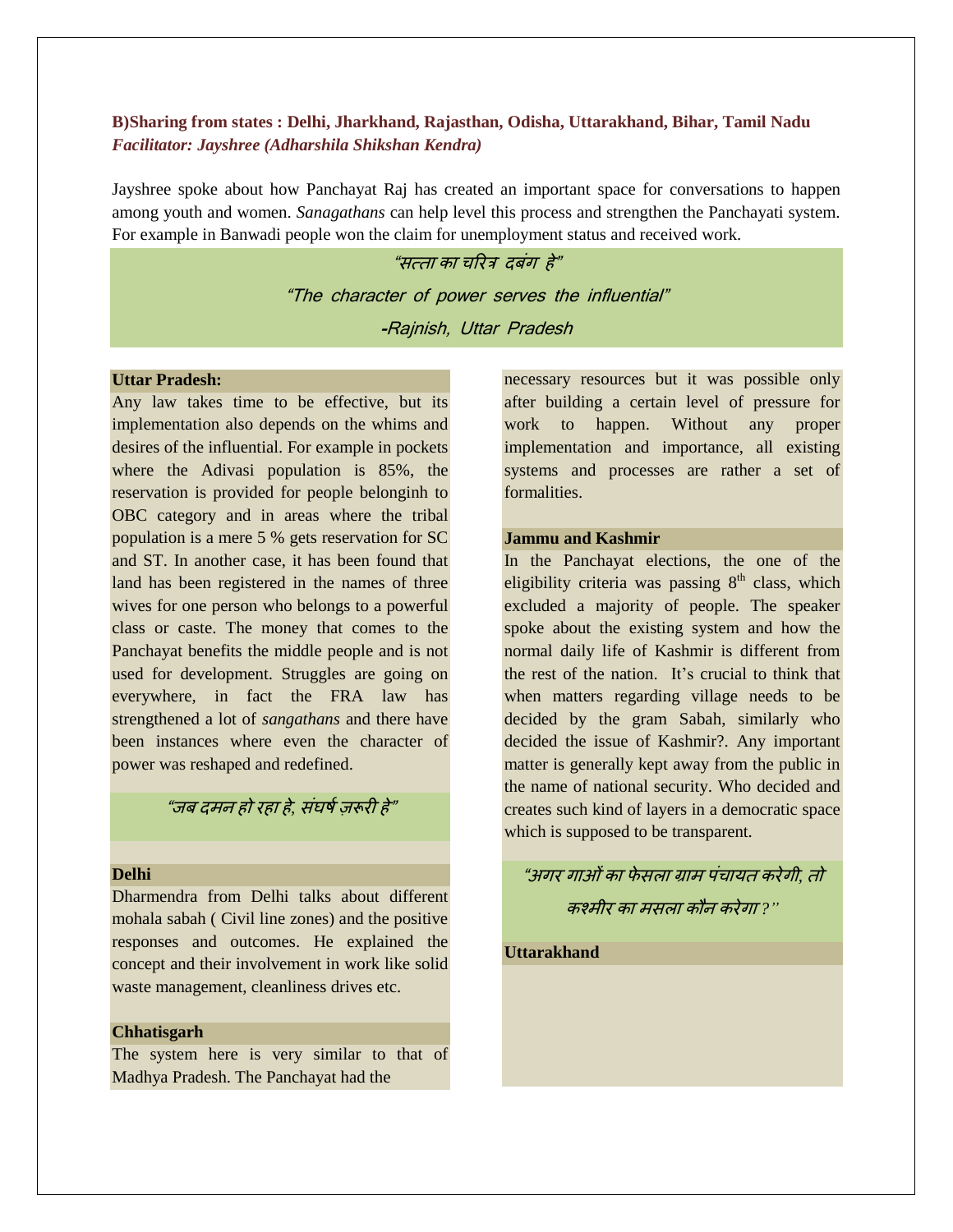#### **Session II**

#### **A) Democratising social Institutions, and the role of Panchayati Raj Institutions**

**Speakers: Jang Sai (Bharat Jan Andolan), Pratap Marandi (Adivasi Kranti Sangathan),Kailash Bharti (Janmukti Sangharsh Vaihini), Rajim Ketwas (Dalit Adivasi Manch), Kr. Dileep(Visthapit Mukti Vahini), Narayani (Khetihar Khan Mazdoor Sangathan), Kanakji (Editor, Sambhavna Patrika)**

*Facilitator: Rajnish Gambhir (Tharu Adivasi Mahila Mazdoor Kisan Manch)*

# "हमारा गाओं, हमारा राज़"

**Pratap Marandi** spoke about the three panchayat acts – *Gram act, Samiti act and Zila Parishad act*. Adding on to it, **Devendra** from Chhattisgarh spoke of January 4 2014 when 425 forest villages were given the status of revenue villages followed by directions for extraction of gold. Out of 27 quintal, 5000 crore share was allocated to Vedanta and 122 crore to the Government. Huge protests were carried against this move. Caste based discrimination resulted in weakening the movement. **Narayani** further questioned the process where various villages are clubbed together and rules are forced on them with no involvement of the people. The people should have the right to form their own rules and their lives. **Kanak** spoke more about the different layers of discrimination. **The need of the situation is for people to come together and break the pyramid whose layers are formed by powerful and privileged people with layers of discrimination and marginalization based on caste, gender, class, forced traditions, religious fundamentalism etc** . **Dileep** too mentioned the need to increase participation in gram sabha and update one with the right and information regarding everything.

#### **B)Local governance and Institutional frameworks : Boundaries and beyond**

**Speakers: Amit Narkar (National Centre for Advocacy Studies), Lubna Qadri (Tosa Maidan Bachav Front), Prafulla Mishra (Adim Adivasi Mukti Manch), Tejinder Bhogal (Indian Society for Applied Behavioural Science), Vishwanath (Vishtapit Mukti Vahini), Sripati (Adivasi Chetna Sangathan), Devkumar (Ex-Sarpanch), Ramchandra Rana (Tharu Adivasi Mahila Mazdoor Kisan Manch), Anil Garg (Freelance Journalist and Advocate)**

*Facilitator: Devendra (Hum Kisan Sangathan)*

**"**सत्ता का मसला क्या हे

मुक्ति का मकसद क्या हे" ?

Governance has a colonial meaning attached to it. Though PRI are institutions of local government, the character that it has shaped into has to be dissected with the history that it came into being. We need to open our minds and visions to all alternate discourses and models if that can enable a stronger social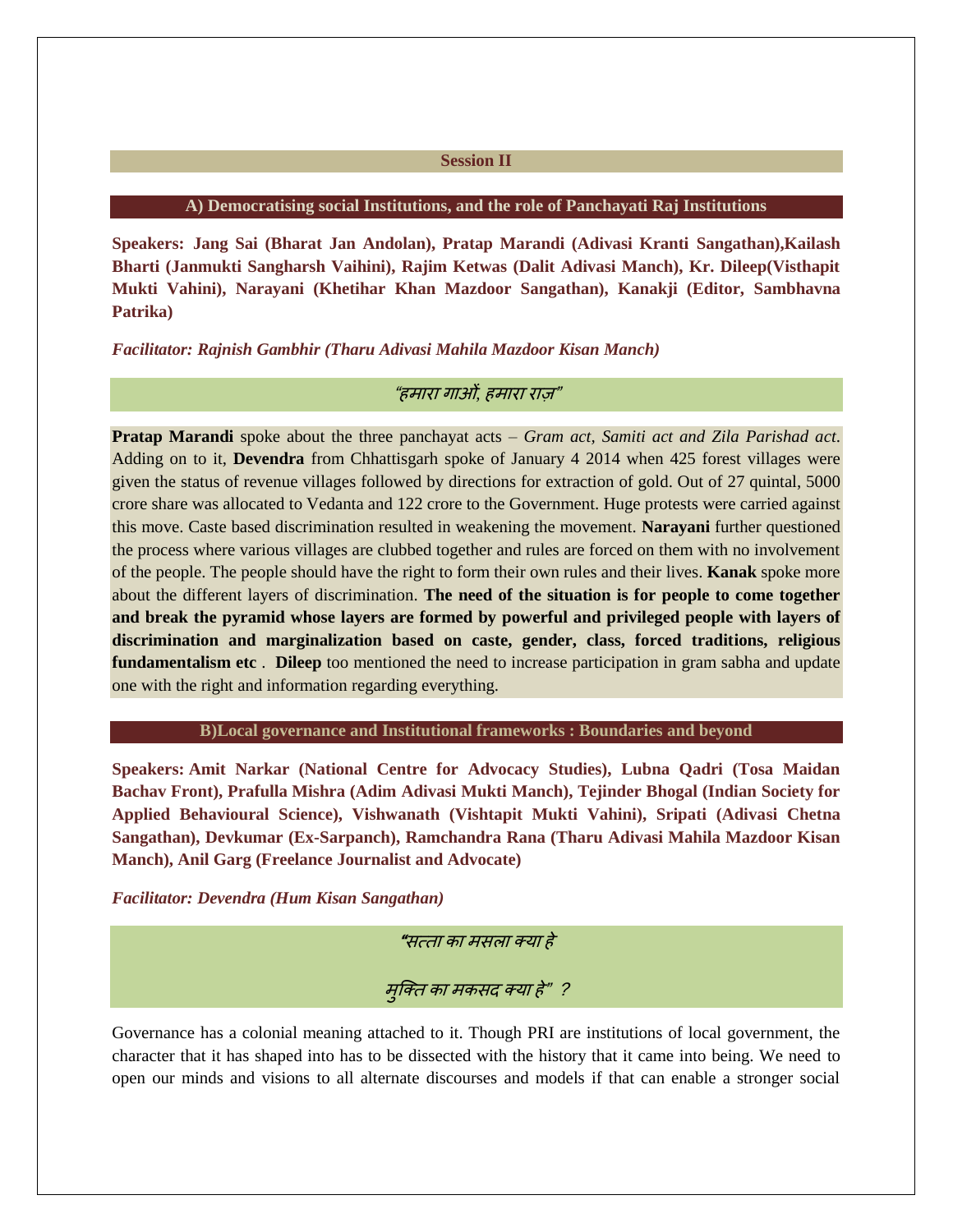fabric that we all aimed for. There are strong compelling forces like the cooperatives, the industrialists which also absolves the very foundation with which Panchayati Raj came into existence.

**Prafulla Mishra** projected the Panchayat in two lenses; one is PRI which is governed by the laws and norms of the Government and on other hand Panchayat raj governance which involves people as the top most priority. The later is the true meaning of self governance and what was envisioned earlier. He spoke of how rules are always made and bent to fit to the benefits of a few and exclusion of a majority and is always based on various factors like caste, class, gender etc. **For example the two child norm introduced disqualifies persons with more than two children from contesting Panchayat elections. While powerful caste and class have been still able to go through these provisions, it's the marginalized people who have been adversely affected**. He also shared his fears of the channels and ways power acts and creates obstacles for anyone who wants to create change, especially if it affects the interest of particular party. For example Aparajita Sarangi has been transferred a number of times while being efficient in her role and trying to create changes.

**Lubna** expressed her believes in the manners where local governance can be shaped and worked along to create necessary changes. She shared her experience of *Tosa maidan*, where many sarpanchs have come together and such a unity along with protests forced the army to vacate the place.. **Tosa Maiden in the Budgam district of Kashmir Valley has being used by the forces for the last 50 years and since 1965 in and around this artillery firing range**. The unexploded shells have been a regular threat to the habitat of the area, and have caused death and injuries to many local **She talked of this experience which serves to be an excellent example where Panchayats with local support ,human rights groups were successful in putting pressure and shifting the power dynamics**. 4000 women too came forward in this protest. Some important parameters to be followed are local self government, unity as a result of successful planning, capacity and perspective building of Panchayat and transparency in all systems.

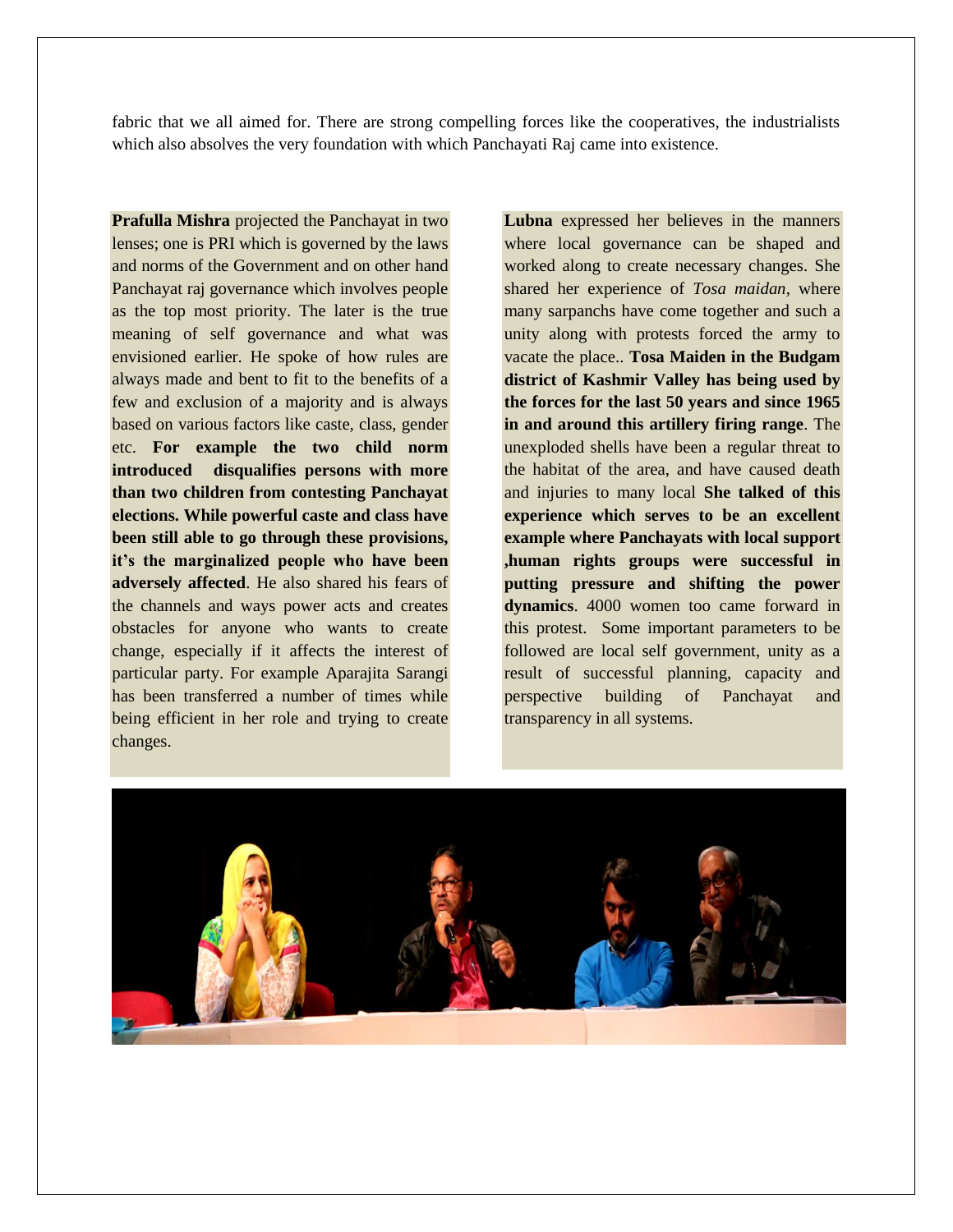#### **Session III**

# **Devolution of funds : The idea within, and mechanisms of financial inclusion [Transparency and Accountability**

**Speakers: Amitabh Behar (National Foundation for India), Joe Athialy (Centre for Financial** Accountability), Pradeep Dash (Lok Chetna Sangathan), Dr. Shaikh Ghulam Rasool (J&K **RTI Movement), Yamini Aiyar (Centre for Policy Research)**

#### **Facilitator: Anjali Bhardwaj (Satark Nagrik Sangathan, NCPRI)**

The second day started with a brief recap session by Saurabh , SRUTI who underlined all the main points discussed in all the sessions in the previous day.

**Shaik Ghulaam Rasool :** Since 1936, under Autocratic ruler maharaja Hari singh and 70 years have passed but democracy is still a terror for people . Mostly, the union here is made by MLAS and not through or by Panchayats. Even political parties are a part of it. **Any pro people law is restricted while draconian laws never face any problem.** Right based work is also difficult to happen. For any real work to happen it's necessary that the information must reach the people first. The work to be done has to be taken to the people with all necessary information and responsibilities.

**Pradeep Das:** We have been listening to disadvantages but the system can be worked upon. For instance a budget allocation of 3 crore

80 lakh was made for which there were no approvals at different level. Till 2 years no work was done. But constant negotiations and meetings happened around it. When a group of sarapanch went in union and demanded the collector, four types of work were granted under the budget. While a lot of work is pending because of unnecessary hierarchies and interruptions from bureaucracies steps like forming a union of Sarpanch, mobilisation of people can be a way ahead. **Two important things that can shape this system will be decentralisation of funds at the Panchayat level ultimately giving all control and power in the hands of Panchayat and the second role is of the "***sangathans***".**

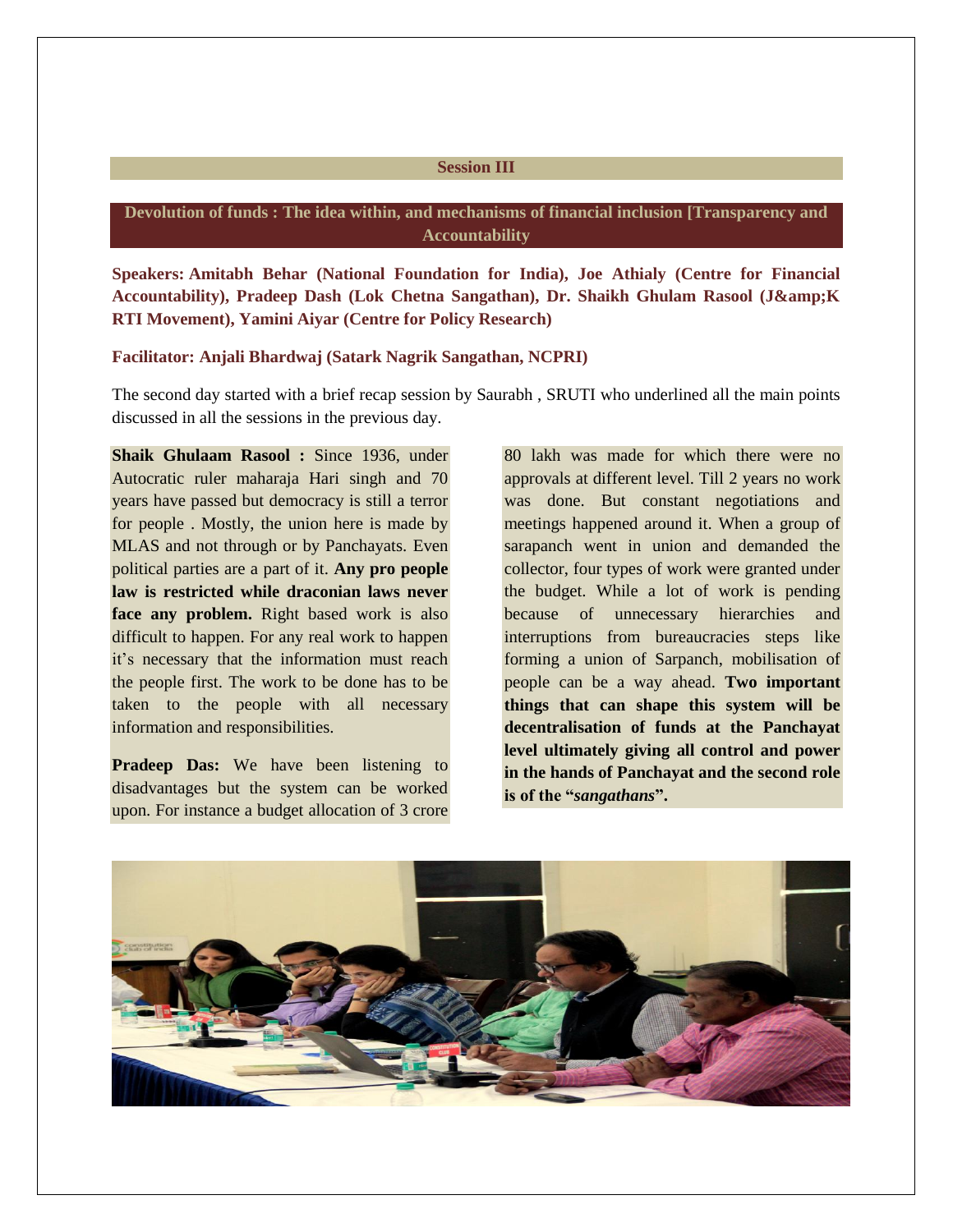**Joe Athialya** explained all about national and international banks, investments by banks, multilaterals institutions and external credit agencies... Recapitalisation of banks means our money only**.**.All banks like World Bank and ADB bank at least has policies at place for investments and can be challenged. Companies that require projects have to adhere to certain policies. There is no such system present in our system. There is no monitoring of all the finances and there are no provisions where the government can be held accountable. **National banks having no safeguard policies are not bound to carry monitoring process while investing in any project. There are no proper channels to make them accountable for any projects they have invested in**. He explained the total amount of investments and assets are huge i.e. SBI 4,70 000 crore, world bank 400 crore, Asian development bank 600 crore, bilateral banks 4 lakh crore. **As of June 2016, the total amount of Gross Non-Performing Assets (NPAs) for public and private sector banks is around Rs. 6 lakh crore**. Banks don"t have any safeguards to ensure that no harm is done to people"s money and have provisions of where they can invest it. After RTI, there were a lot of questions raised, but these were indirect in nature. Most questions were sourced from secondary sites and there was no direct information or questioning. **Anjali** summarised the points raising an important question as how it"s very easy for corporate to take loans but is difficult for the common people. There should be accountability at all levels, especially if a panchayat parliament is created.

*"It's our money. We as account holders don't we have the right to know as where our money is being used and invested?"*

**Yamini Iyer:** discussed some of the main points from her study "Understanding the fiscal devolution to rural local governments through a case study of fund flows to Gram Panchayats in one district in Karnataka". Panchyati Raj in Karnataka which is considered to be one of the benchmark in the entire nation for good governance: Even after 22 years of constitutional amendment financial revolution has not happened. **While as per the Karnataka Panchayati Raj Act 1993 mandate as compared to the 33% of total budget allocated to Panchayat Raj Institutions, only 17% has been apportioned. Similarly while average expenditure within a single Gram Panchayat was approximated to be Rs 6 crore, only 3% or Rs. 20 lakh of this amount was spent directly by a Gram Panchayat**. More than 50 % of the fund goes to salaries and **PRI is like a post office to get across the cheques.** Even the Panchayat was not aware of these figures and when this was put forward before them, it paved new roads. Some suggestions were to create an activity map, and Panchayat electives can take these figures forward and try to understand where and how it's being utilised.. It's also very difficult to understand the trajectory of funds as all the schemes are clubbed together and it's unwieldy to understand various classification and categories. Technology can be a big asset in streamlining this process example as treasury is computerised, adding a location tracker can help in the trailing process.

*Gram Panchayat are clueless about the nature and degree of expenditures in their own jurisdiction. Money that is allocated and to be used by Gram Panchayat is being reappropriated in many ways*

.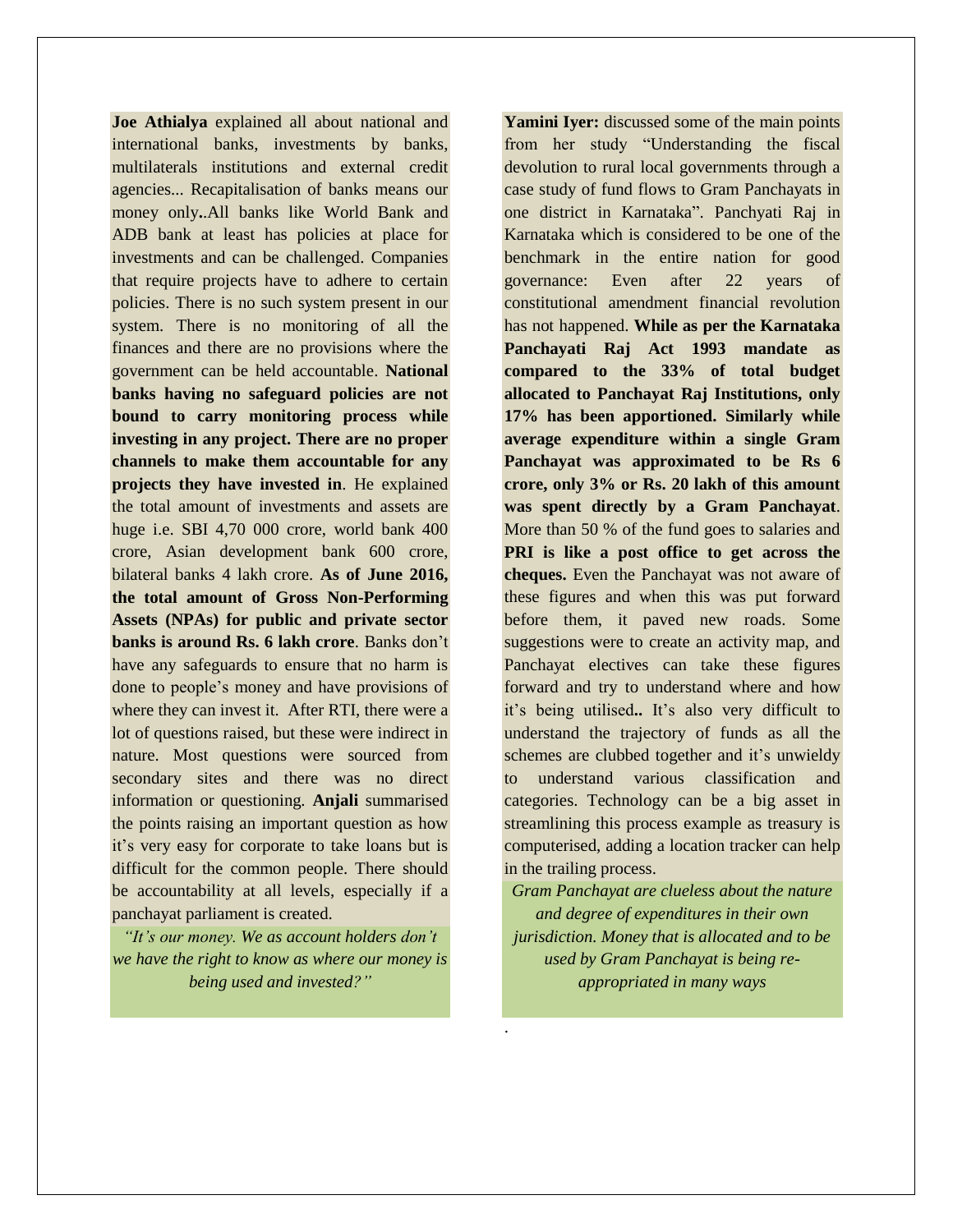**Amitabh Beher**: The entire world is living in difficult political times. Despite having run on antimigrant, anti-Muslim and anti-women platform Trump is elected in USA; , Philippine President Rodrigo Duterte said he would be "happy to slaughter" three million drug addicts to combat drug trafficking; demonetization and big queues in our country ; etc. Imperialist globalization has taken over. In the name of national interest and development decisions that affect people are being taken. He focussed on six broad things that needs work

- 1. Constitution
- 2. Fundamental rights
- 3. Nehru Panchsheel
- 4. Recommendations made by Mani Shankar iyer
- 5. Environmental Governance
- 6. Policies

# "भूमंडलीकरण की असली रणभूमि आदिवासी की ज़मीन हे"

#### **Ownership, Consent and Reclamation over natural resources: Challenges and Conflicts - I**

Speakers: Ambarish Mehta (ARCH Vahini), Aradhana Bhargav (Kisan Sangharsh Samiti),Kailash Bharti (Mazdoor Kisan Samiti), Tushar Dash (Vasundhara), Trilochan Punji(Zindabad Sangathan), Umeshwar Singh (Hasdeo Aranya Bachao Sangharsh Samiti), Vilas Bhongade (Kashtkari Jan Andolan)

# *Facilitator: Sandeep Pattnaik (National Centre for Advocacy Studies)*

**Sandeep Pattnaik** started the session. There is a history to adivasi struggles, resources and formation of state and the conflicts between them. It"s crucial to understand the ownership and reclamation of natural resources and discuss a way forward from it.

**Amabarish Mehta:** The work has to be done by the gram Sabha and the funds collected by it. We have to question the framework where the admistration will dictate the nature and extent of work, the resources and guidelines governing them and the ownership that comes along. Gram sabha should have complete rights over natural resources and minerals. The biggest weakness of PESA is when the authority an control of funds remains with the *zila parishad*. The forest department does the job of allocation of work but the profits are again placed with them which increase chances of corruption, degradation in work, misallocation of resources, exploitation of labour etc. Example 17 crore was earned by 12-13 gram sabhas earned 17 crore by the sale of dry bamboo. 13 crore was paid off to the labourers. The gram sabha also got to decide how to use the remaining amount and used it for land levelling.



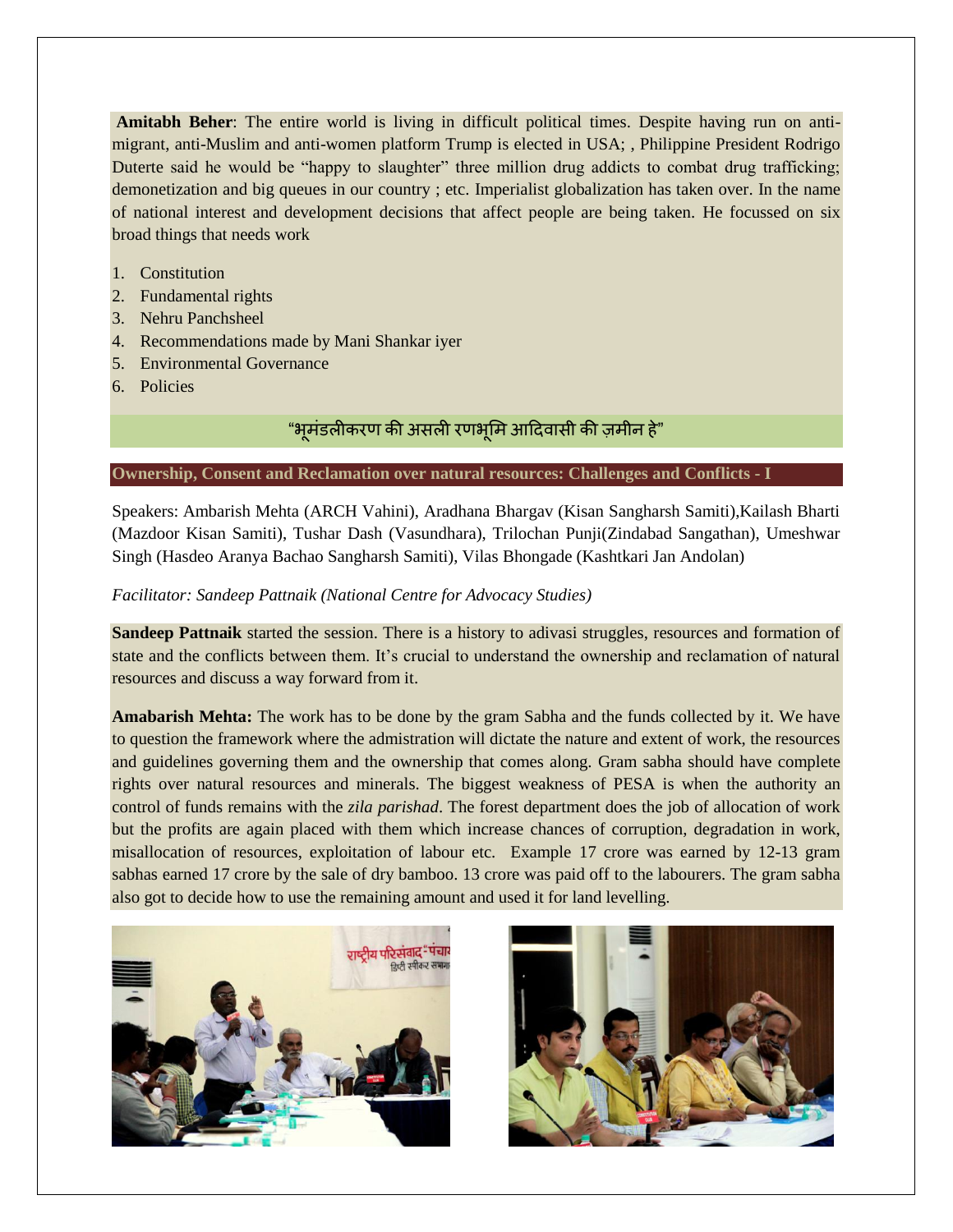**Aradhana Bhargav** discussed the importance of Constitution and the of all the basic rights ensured one also has a right to demand as well as challenge the government for any violation of rights. As per the article 48 of the constitution, the government is bound to work towards strengthening farmers. The public should have ownership over water, forest and land resources. When *Sangathan* protested against Adani Power Plant in Chhindwara, Madhya Pradesh on these grounds, the plant was never able to stat its work. Though people's mobilisation and protests has brought a lot of such provisions and permissions but there is always a fear that when the government changes, everything comes back to the starting point. **Various strategically planned incentives like replacement of** *"chulhas"* **with gas connections, ration with food etc in the name of combating poverty are used by different parties to create newer form of mortgages and debts. It creates a deadlock where people are distanced from their traditional livelihoods and lifestyles, become dependent on self serving bodies and ultimately get displaced or are forced to give up their lands when there is no other way to survive. This has been the oldest ways in which the tribal population is eliminated without a trace.** Criminalisation of dissent, violation of fundamental rights, personal attacks etc are resurfacing every time.

# "सयकाय फदरिी हे

#### सरकार का चरित्र नहीं"

**Tushar Dash** also elaborated more on important acts like Forest Rights, focussing more on how the the Act ensures 'Community Rights' and rights over 'Community Forest Resources' giving ownership of forests to communities. **Under this act around 40 million hectares (more than 50 % of these forests) can come under this category.** The state government is trying to resist this implementation of FRA but Gram sabahs in various places are working towards

enforcing their rights. **For example villages in districts of Dangs and Narmada, Gujurat or Gadchiroli district of Maharashtra have stopped impingement by outsiders, encroachers, trafficking of bamboo etc.** When the act came into force, there were places where it played a great role in activating the functioning of Gram Sabha example Sarda, Odisha. But apart from resistance from state, in various places there is no practice of taking informed consent or involving the Gram Sabha. **While the law holds the decisions of Gram Sabah sacroscant, in most places Gram Sabah is dispelled by labeling as an illiterate space which is unable to grasp the importance of developmental projects. There are instances of titles being taken back. Example: In Ghatbarra village, Chattisgarh land gained by the Gram Sabah in 2013 was cancelled to make way for coal mining.** Land was allocated to the Rajasthan Vidyut Utpadan Nigam Limited (RVUNL) and Adani Minerals Private Limited. Even the landmark judgement in case of Niyamgiri which holds to be an important example where people have taken charge to make the government accountable for good governance, the verdict is still being challenged. **In Orissa, the Compensatory Afforestation, Management and Planning Authority (CAMPA) Fund Act undermines the provisions of Forest Rights Act and the authority of the gram Sabha. While measures should be taken to strengthen local communities, this act shifts to creating a controlling forest bureaucracy.** In some places there have been efforts to form joint forest management under village rules. In some places there has been self declaration/assertion owing to no roles and actions of the Government example Jharkhand-occupy forests movements. The efforts should be to bring all the sabahs together.

*"Rights can be made entitlements only with assertion".*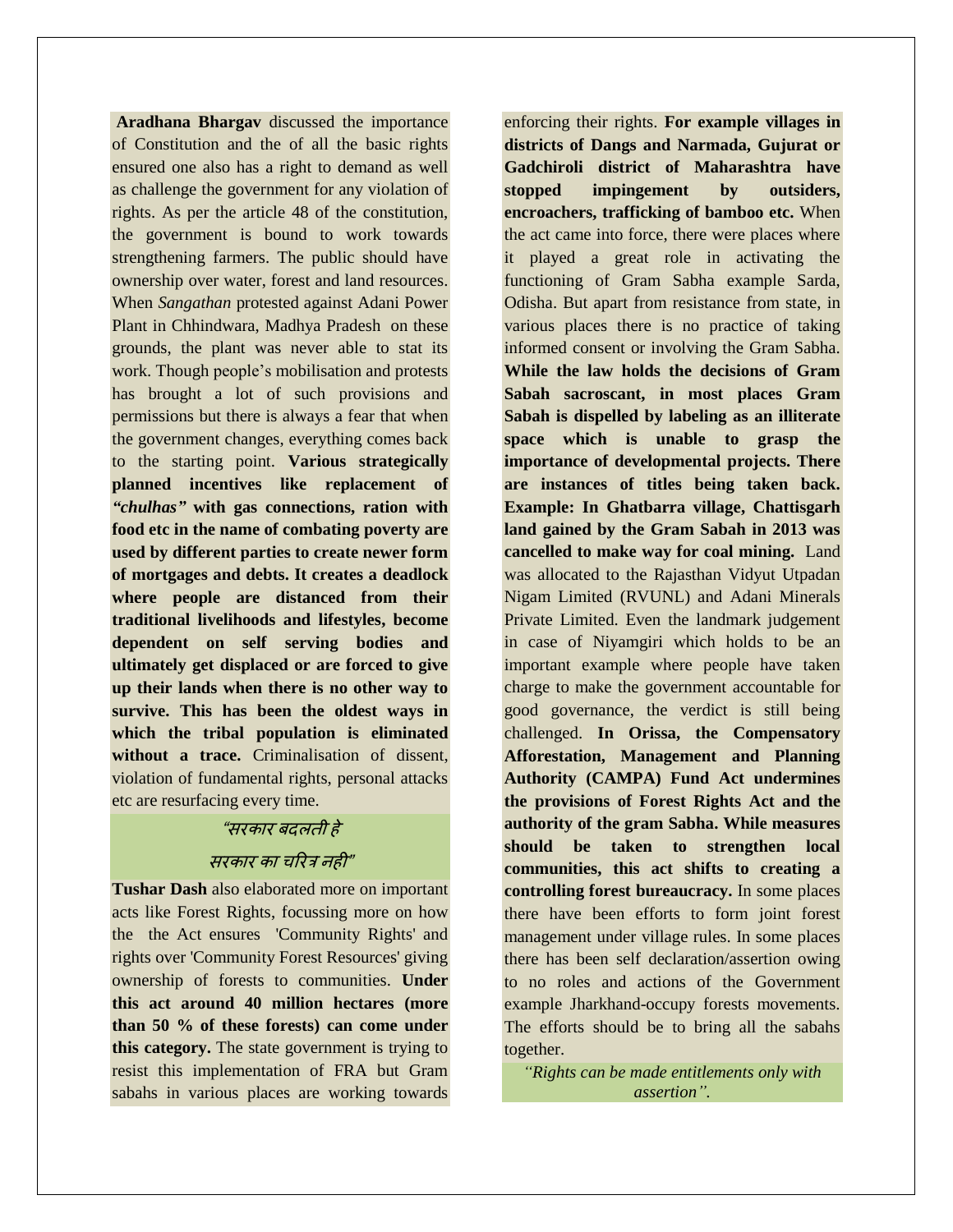**Umeshwar singh** We have to work toward strengthening the powers of Gram Sabha. There should be training regarding the roles and responsibilities of gram sabha. As per the changes in PESA, even other acts have to be shaped and updated. In a scenario where the coal mining project is a danger to 35 villages, it"s important to make a *sangathan* and protest against it. There have been instances where the villages have taken charge and have not allowed coal mining activities allocated for different blocks of the villages. **Trilochan Punji** too shared his concern of community rights not being recognised in various places and his experiences in Bolangir district of Orissa where there is huge land alienation by fraudulent means in the hands companies and support from Government officials, rampant migration as well as displacement of people etc. As per 2014, of 4796 individual forest rights claims filed, 1636 claims have been rejected and around 1970 claims are pending. There is no information about the grounds on which these are being declined. There have been efforts in local mobilization but a lot more is to be done to strengthen the gram sabahs. The Lower Suktel Irrigation Project to construct a dam over river Suktel at Magurbeda which will affect around 26 villages is still stalled because of protests and people coming together. **Vilas Bhongade** further added by stating the importance of advocacy and media to add on to these struggles and projects.

*जल जंगल जम्में पर जनता का अधिकार*"

**Session IV**

#### **Ownership, Consent and Reclamation over natural resources: Challenges and Conflicts - II**

**Speakers: Akshay Kumar Pany (Adivasi Kranti Sangathan), Anil Garg (Independent Researcher and Activist), B.K.Sinha (Former Principal Secretary, Ministry of RuralDevelopment), Sopan Sutar (Sarhavara Jan Andolan), Amulya Nayak (Adivasi ChetnaSangathan), Kanchi Kohli (Activist and Legal Researcher), Manohar Chauhan (Campaign for survival and Dignity)**

#### **Facilitator: Anil Chaudhary (Popular Education and Action Center)**

**Ak Pany :**There is no records found anywhere of displacements of people for the establishment of factories, people who have lost their lives, the way corruption has shaped Gram sabhas and the spawning illegalities practiced in different places, using force to collect signatures of people to take away land for mining purposes. PESA has been diluted with different laws; *decentralisation of power is more replaced by decentralisation of corruption*. **BK Sinha** added further by raising questions about how Panchayat will be able to function without appropriate resources. It's a hope that Panchayat will give selfless support without any financial support or payment. In these difficult times survival is as necessary as vital is the work. Moreover in a layered society like ours, unity is a dream when there is still discrimination on the basis of caste.**Anil choudhury** too summed up that in a layered society; decentralization is difficult unless decentralization takes place at every level. One needs to understand the ideas of Gandhi as well as the reservations of Ambedkar . **Amulya Nayak** spoke of how party politics disseminates its interest from higher to ward level. Bureaucracies have become the masters of natural resources forcefully and this system has been substantiated by us. **Sopan Sutar** too spoke about pattas being taken back, the effect of migration and campaigning happening everywhere against the unfair practices being followed.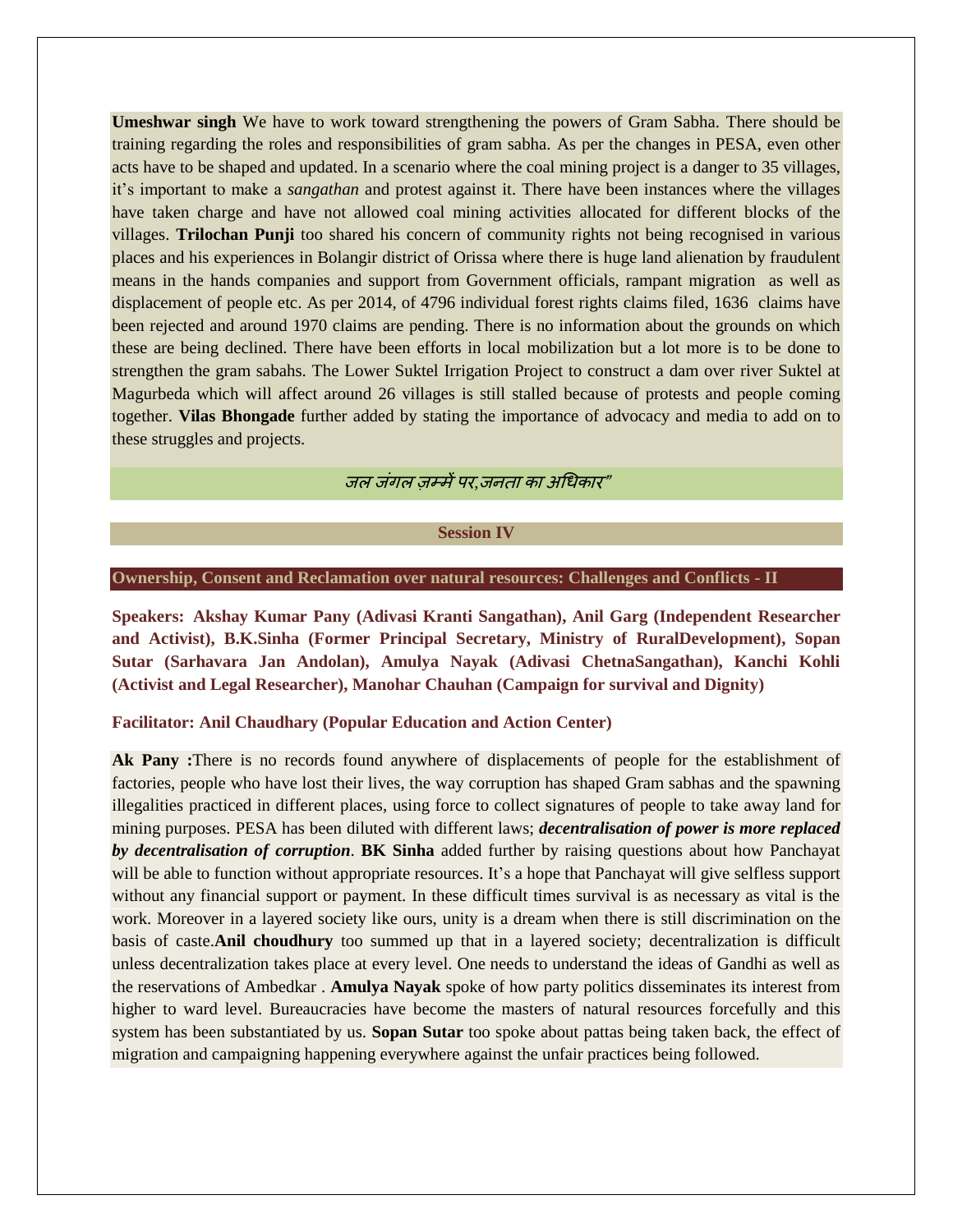**Kanchi Kohli** explained environmental governance. Environmental protection norms were meant to streamline the imbalance created by industrial projects specially linking it with the natural resources and people affected in the due process. Communities have a much needed and important role to play in order to curb the menance of environmental degradation.

Laws related to environment have some provisions democratically in nature. There are some good provisions while there are some which shouldn"t exist. The good provisions always have a fear of being changed or taken back. If these good provisions can be used as a weapon and law be utilized to strengthen them, a lot can be done. A system of Environmental Impact Assessments, compensatory afforestation law, and the land acquisition law etc all can be clubbed and environmental governance can assist in bringing out ways to tackle various situations.



#### **Way forward and open session**

**Speakers: Alok Shukla (Jan Abhivyakti), Abha Singhal Joshi ( Senior Advocate), C.A.Priyadarshi (Janmukti Sangharsh Vahini), Com. Basudeo Acharya (ex MP), George Matthew (Institute of Social Sciences), Mani Shankar Aiyar (Former Union Minister, Ministry of Panchayati Raj), Prafulla Samantaray (Lok Shakti Abhiyan)**

**Facilitator: Arvind Anjum (Janmukti Sangharsh Vahini)**

"अधूयी िांति की बी एक इतिहास हे*…* हय िांति रूयी हे" -C.A priyadarshini

**Arvind Anjum** raised questions like

- 1. Can there be another system apart from the bureaucracy
- 2. Can PESA not be applied throughout the nation?
- 3. Can effective measures be taken to strengthen the gram act
- 4. Can the *Panchayat* not carry out social activities and responsibilities?
- 5. Is *Panchayat Raj* the only way to development and democracy?

**Alok Shukla** talked in terms of hopes and doubts that have remained the same as it used to be before 25 years. What is the meaning of development and what are the other alternatives. *Does the Panchayat have enough powers as well as resources to carry any decision? Even if the Panchayat is selected on the basis of votes the collector still has the right to dismiss any*  decision. After 25 years it's important to question the rights of a collector. There are efforts to snatch away rights of lands, natural resources, forests etc. there are efforts to end gram sabahs, illegal orders are being passed on.